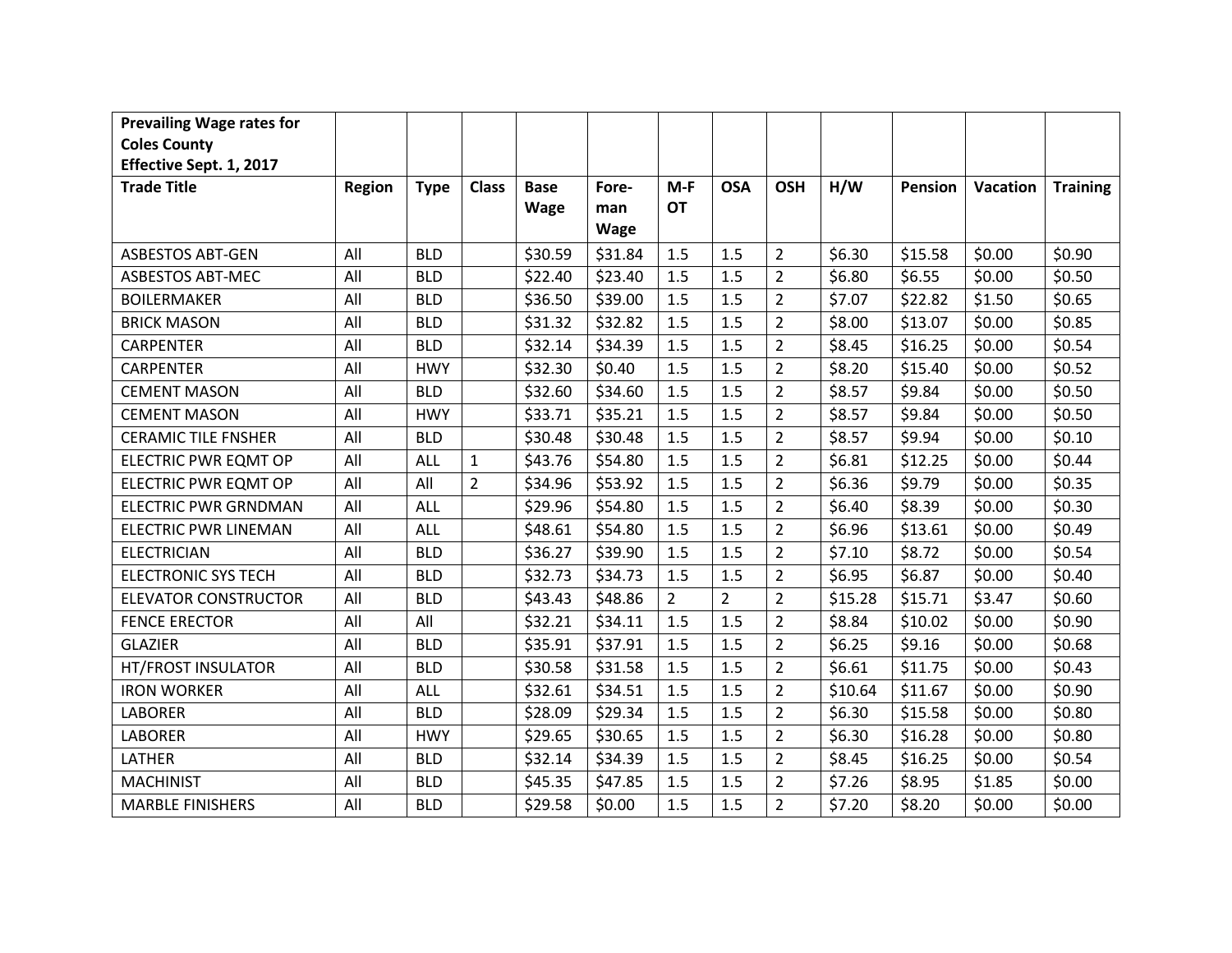| <b>MARBLE MASON</b>       | All | <b>BLD</b>     |                | \$31.08 | \$0.00  | 1.5 | 1.5            | $\overline{2}$ | \$7.20  | \$8.55  | \$0.00 | \$0.00 |
|---------------------------|-----|----------------|----------------|---------|---------|-----|----------------|----------------|---------|---------|--------|--------|
| <b>MILLWRIGHT</b>         | All | <b>BLD</b>     |                | \$31.74 | \$33.99 | 1.5 | 1.5            | $\overline{2}$ | \$8.45  | \$17.11 | \$0.00 | \$0.54 |
| <b>MILLWRIGHT</b>         | All | <b>HWY</b>     |                | \$33.58 | \$35.33 | 1.5 | 1.5            | $\overline{2}$ | \$8.20  | \$16.67 | \$0.00 | \$0.52 |
| <b>OPERATING ENGINEER</b> | All | <b>ALL</b>     | $\mathbf{1}$   | \$41.00 | \$42.00 | 1.5 | 1.5            | $\overline{2}$ | \$9.00  | \$10.35 | \$0.00 | \$1.00 |
| <b>OPERATING ENGINEER</b> | All | <b>ALL</b>     | $\overline{2}$ | \$40.00 | \$42.00 | 1.5 | 1.5            | $\overline{2}$ | \$9.00  | \$10.35 | \$0.00 | \$1.00 |
| <b>OPERATING ENGINEER</b> | All | <b>ALL</b>     | 3              | \$25.35 | \$42.00 | 1.5 | 1.5            | $\overline{2}$ | \$9.00  | \$10.35 | \$0.00 | \$1.00 |
| <b>PAINTER</b>            | All | <b>ALL</b>     |                | \$35.29 | \$36.79 | 1.5 | 1.5            | $\overline{2}$ | \$8.57  | \$5.33  | \$0.00 | \$0.60 |
| <b>PAINTER SIGNS</b>      | All | <b>ALL</b>     |                | \$35.29 | \$36.79 | 1.5 | 1.5            | $\overline{2}$ | \$8.57  | \$5.33  | \$0.00 | \$0.60 |
| PILEDRIVER                | All | <b>BLD</b>     |                | \$33.14 | \$35.39 | 1.5 | 1.5            | $\overline{2}$ | \$8.45  | \$16.25 | \$0.00 | \$0.54 |
| PILEDRIVER                | All | <b>HWY</b>     |                | \$33.30 | \$35.05 | 1.5 | 1.5            | $\overline{2}$ | \$8.20  | \$15.40 | \$0.00 | \$0.52 |
| <b>PIPEFITTER</b>         | All | <b>BLD</b>     |                | \$41.54 | \$44.04 | 1.5 | $\overline{2}$ | $\overline{2}$ | \$7.10  | \$9.45  | \$0.00 | \$1.89 |
| <b>PLASTERER</b>          | All | <b>BLD</b>     |                | \$32.35 | \$34.35 | 1.5 | 1.5            | $\overline{2}$ | \$8.57  | \$11.75 | \$0.00 | \$0.50 |
| <b>PLUMBER</b>            | All | <b>BLD</b>     |                | \$41.54 | \$44.04 | 1.5 | 1.5            | $\overline{2}$ | \$7.10  | \$11.45 | \$0.00 | \$1.99 |
| <b>ROOFER</b>             | All | <b>BLD</b>     |                | \$30.50 | \$32.00 | 1.5 | 1.5            | $\overline{2}$ | \$9.25  | \$8.43  | \$1.00 | \$0.24 |
| SHEETMETAL WORKER         | All | <b>BLD</b>     |                | \$36.10 | \$38.10 | 1.5 | 1.5            | $\overline{2}$ | \$8.95  | \$15.14 | \$0.00 | \$0.52 |
| <b>SPRINKLER FITTER</b>   | All | <b>BLD</b>     |                | \$37.12 | \$39.87 | 1.5 | 1.5            | $\overline{2}$ | \$8.42  | \$8.50  | \$0.00 | \$0.35 |
| <b>STONE MASON</b>        | All | <b>BLD</b>     |                | \$31.32 | \$32.82 | 1.5 | 1.5            | $\overline{2}$ | \$8.00  | \$13.07 | \$0.00 | \$0.85 |
| <b>TERRAZZO FINISHER</b>  | All | <b>BLD</b>     |                | \$30.48 | \$30.48 | 1.5 | 1.5            | $\overline{2}$ | \$8.57  | \$9.94  | \$0.00 | \$0.10 |
| <b>TERRAZZO MASON</b>     | All | <b>BLD</b>     |                | \$31.98 | \$31.98 | 1.5 | 1.5            | $\overline{2}$ | \$8.57  | \$9.94  | \$0.00 | \$0.10 |
| <b>TILE LAYER</b>         | All | <b>BLD</b>     |                | \$30.70 | \$32.95 | 1.5 | 1.5            | $\overline{2}$ | \$8.00  | \$13.65 | \$0.00 | \$0.52 |
| <b>TILE MASON</b>         | All | <b>BLD</b>     |                | \$31.08 | \$0.00  | 1.5 | 1.5            | $\overline{2}$ | \$7.20  | \$8.55  | \$0.00 | \$0.00 |
| <b>TRUCK DRIVER</b>       | All | <b>ALL</b>     | $\mathbf{1}$   | \$36.15 | \$40.04 | 1.5 | 1.5            | $\overline{2}$ | \$12.16 | \$5.89  | \$0.00 | \$0.25 |
| <b>TRUCK DRIVER</b>       | All | <b>ALL</b>     | $\overline{2}$ | \$36.67 | \$40.04 | 1.5 | 1.5            | $\overline{2}$ | \$12.16 | \$5.89  | \$0.00 | \$0.25 |
| <b>TRUCK DRIVER</b>       | All | <b>ALL</b>     | 3              | \$36.91 | \$40.04 | 1.5 | 1.5            | $\overline{2}$ | \$12.16 | \$5.89  | \$0.00 | \$0.25 |
| <b>TRUCK DRIVER</b>       | All | <b>ALL</b>     | 4              | \$37.25 | \$40.04 | 1.5 | 1.5            | $\overline{2}$ | \$12.16 | \$5.89  | \$0.00 | \$0.25 |
| <b>TRUCK DRIVER</b>       | All | <b>ALL</b>     | 5              | \$38.23 | \$40.04 | 1.5 | 1.5            | $\overline{2}$ | \$12.16 | \$5.89  | \$0.00 | \$0.25 |
| <b>TRUCK DRIVER</b>       | All | <b>O&amp;C</b> | $\mathbf{1}$   | \$28.92 | \$32.03 | 1.5 | 1.5            | $\overline{2}$ | \$12.16 | \$5.89  | \$0.00 | \$0.25 |
| <b>TRUCK DRIVER</b>       | All | <b>O&amp;C</b> | $\overline{2}$ | \$29.34 | \$32.03 | 1.5 | 1.5            | $\overline{2}$ | \$12.16 | \$5.89  | \$0.00 | \$0.25 |
| <b>TRUCK DRIVER</b>       | All | <b>O&amp;C</b> | 3              | \$29.53 | \$32.03 | 1.5 | 1.5            | $\overline{2}$ | \$12.16 | \$5.89  | \$0.00 | \$0.25 |
| <b>TRUCK DRIVER</b>       | All | <b>O&amp;C</b> | 4              | \$29.80 | \$32.03 | 1.5 | 1.5            | $\overline{2}$ | \$12.16 | \$5.89  | \$0.00 | \$0.25 |
| <b>TRUCK DRIVER</b>       | All | O&C            | 5              | \$30.58 | \$32.03 | 1.5 | 1.5            | $\overline{2}$ | \$12.16 | \$5.89  | \$0.00 | \$0.25 |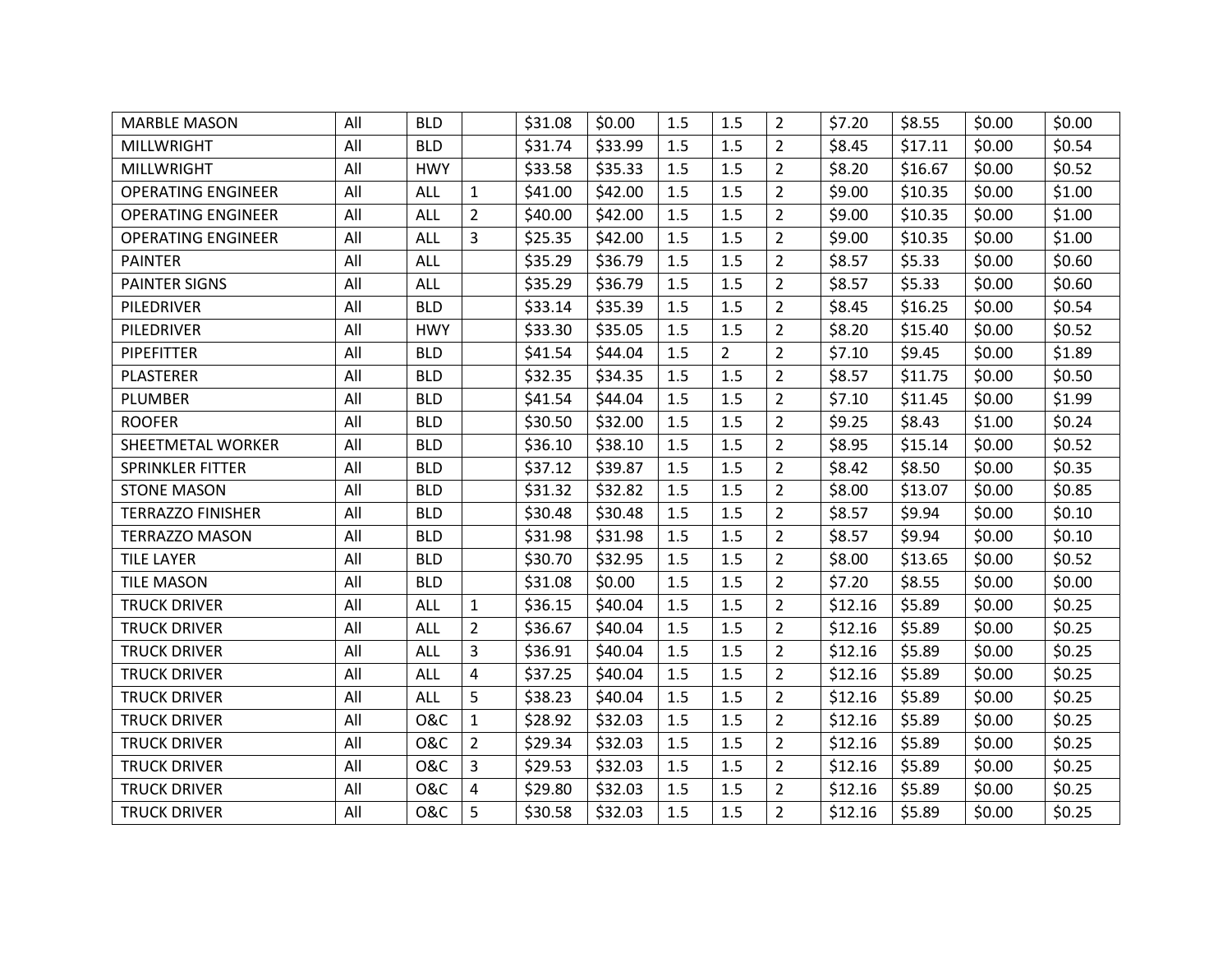| JU.<br>∴KP∩<br>OINTER | All | -BLL |  | $\sim$<br>$\sim$ $\sim$<br>. .<br><b>JJ1.JZ</b> | $\sim$<br>ےہ۔ ےככ | --- | --- |  | ີ 20<br>--<br>--- | $- -$<br><u>JJ</u><br>. | \$0.00 | <b>CO 25</b><br>SU.85 |
|-----------------------|-----|------|--|-------------------------------------------------|-------------------|-----|-----|--|-------------------|-------------------------|--------|-----------------------|
|-----------------------|-----|------|--|-------------------------------------------------|-------------------|-----|-----|--|-------------------|-------------------------|--------|-----------------------|

## **Legend**

**M-F OT** Unless otherwise noted, OT pay is required for any hour greater than 8 worked each day, Mon through Fri. The number listed is the multiple of the base wage.

**OSA** Overtime pay required for every hour worked on Saturdays

**OSH** Overtime pay required for every hour worked on Sundays and Holidays

**H/W** Health/Welfare benefit

## Explanations COLES COUNTY

The following list is considered as those days for which holiday rates of wages for work performed apply: New Years Day, Memorial Day, Fourth of July, Labor Day, Thanksgiving Day, Christmas Day and Veterans Day in some classifications/counties. Generally, any of these holidays which fall on a Sunday is celebrated on the following Monday. This then makes work performed on that Monday payable at the appropriate overtime rate for holiday pay. Common practice in a given local may alter certain days of celebration. If in doubt, please check with IDOL.

Oil and chip resealing (O&C) means the application of road oils and liquid asphalt to coat an existing road surface, followed by application of aggregate chips or gravel to coated surface, and subsequent rolling of material to seal the surface.

# EXPLANATION OF CLASSES

ASBESTOS - GENERAL - removal of asbestos material/mold and hazardous materials from any place in a building, including mechanical systems where those mechanical systems are to be removed. This includes the removal of asbestos materials/mold and hazardous materials from ductwork or pipes in a building when the building is to be demolished at the time or at some close future date.

ASBESTOS - MECHANICAL - removal of asbestos material from mechanical systems, such as pipes, ducts, and boilers, where the mechanical systems are to remain.

#### CERAMIC TILE FINISHER, MARBLE FINISHER, TERRAZZO FINISHER

Assisting, helping or supporting the tile, marble and terrazzo mechanic by performing their historic and traditional work assignments required to complete the proper installation of the work covered by said crafts. The term "Ceramic" is used for naming the classification only and is in no way a limitation of the product handled. Ceramic takes into consideration most hard tiles.

#### ELECTRONIC SYSTEMS TECHNICIAN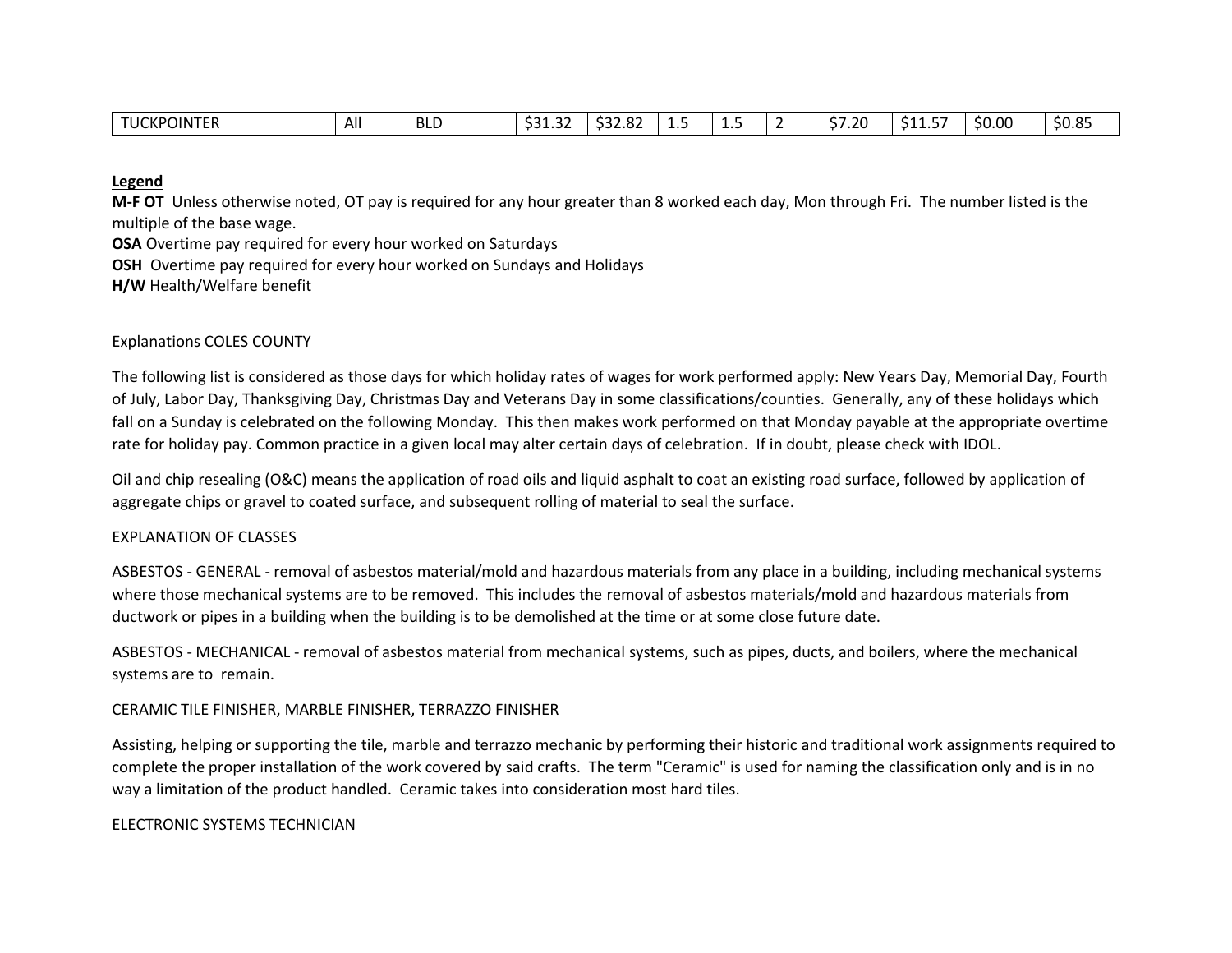Installation, service and maintenance of low-voltage systems which utilizes the transmission and/or transference of voice, sound, vision, or digital for commercial, education, security and entertainment purposes for the following: TV monitoring and surveillance, background/foreground music, intercom and telephone interconnect, field programming, inventory control systems, microwave transmission, multi-media, multiplex, radio page, school, intercom and sound burglar alarms and low voltage master clock systems.

Excluded from this classification are energy management systems, life safety systems, supervisory controls and data acquisition systems not intrinsic with the above listed systems, fire alarm systems, nurse call systems and raceways exceeding fifteen feet in length.

TRUCK DRIVER - BUILDING, HEAVY AND HIGHWAY CONSTRUCTION Class 1. Drivers on 2 axle trucks hauling less than 9 ton. Air compressor and welding machines and brooms, including those pulled by separate units, truck driver helpers, warehouse employees, mechanic helpers, greasers and tiremen, pickup trucks when hauling materials, tools, or workers to and from and on-the-job site, and fork lifts up to 6,000 lb. capacity.

Class 2. Two or three axle trucks hauling more than 9 ton but hauling less than 16 ton. A-frame winch trucks, hydrolift trucks, vactor trucks or similar equipment when used for transportation purposes. Fork lifts over 6,000 lb. capacity, winch trucks, four axle combination units, and ticket writers.

Class 3. Two, three or four axle trucks hauling 16 ton or more. Drivers on water pulls, articulated dump trucks, mechanics and working forepersons, and dispatchers. Five axle or more combination units.

Class 4. Low Boy and Oil Distributors.

Class 5. Drivers who require special protective clothing while employed on hazardous waste work.

TRUCK DRIVER - OIL AND CHIP RESEALING ONLY.

This shall encompass laborers, workers and mechanics who drive contractor or subcontractor owned, leased, or hired pickup, dump, service, or oil distributor trucks. The work includes transporting materials and equipment (including but not limited to, oils, aggregate supplies, parts, machinery and tools) to or from the job site; distributing oil or liquid asphalt and aggregate; stock piling material when in connection with the actual oil and chip contract. The Truck Driver (Oil & Chip Resealing) wage classification does not include supplier delivered materials.

OPERATING ENGINEERS - BUILDING, HEAVY AND HIGHWAY CONSTRUCTION Class 1. Draglines, Derricks, Shovels, Gradalls, Mechanics, Tractor Highlift, Tournadozer, Concrete Mixers with Skip, Tournamixer, Two Drum Machine, One Drum Hoist with Tower or Boom, Cableways, Tower Machines, Motor Patrol, Boom Tractor, Boom or Winch Truck, Winch or Hydraulic Boom Truck, Tournapull, Tractor Operating Scoops, Bulldozer, Push Tractor, Asphalt Planer, Finishing Machine on Asphalt, Large Rollers on Earth, Rollers on Asphalt Mix, Ross Carrier or similar Machine, Gravel Processing Machine, Asphalt Plant Engineer, Paver Operator, Dredging Equipment, or Dredge Engineer, or Dredge Operator, Central Mix Plant Engineer, CMI or similar type machine, Concrete Pump, Truck or Skid Mounted, Engineer or Rock Crusher Plant, Concrete Plant Engineer,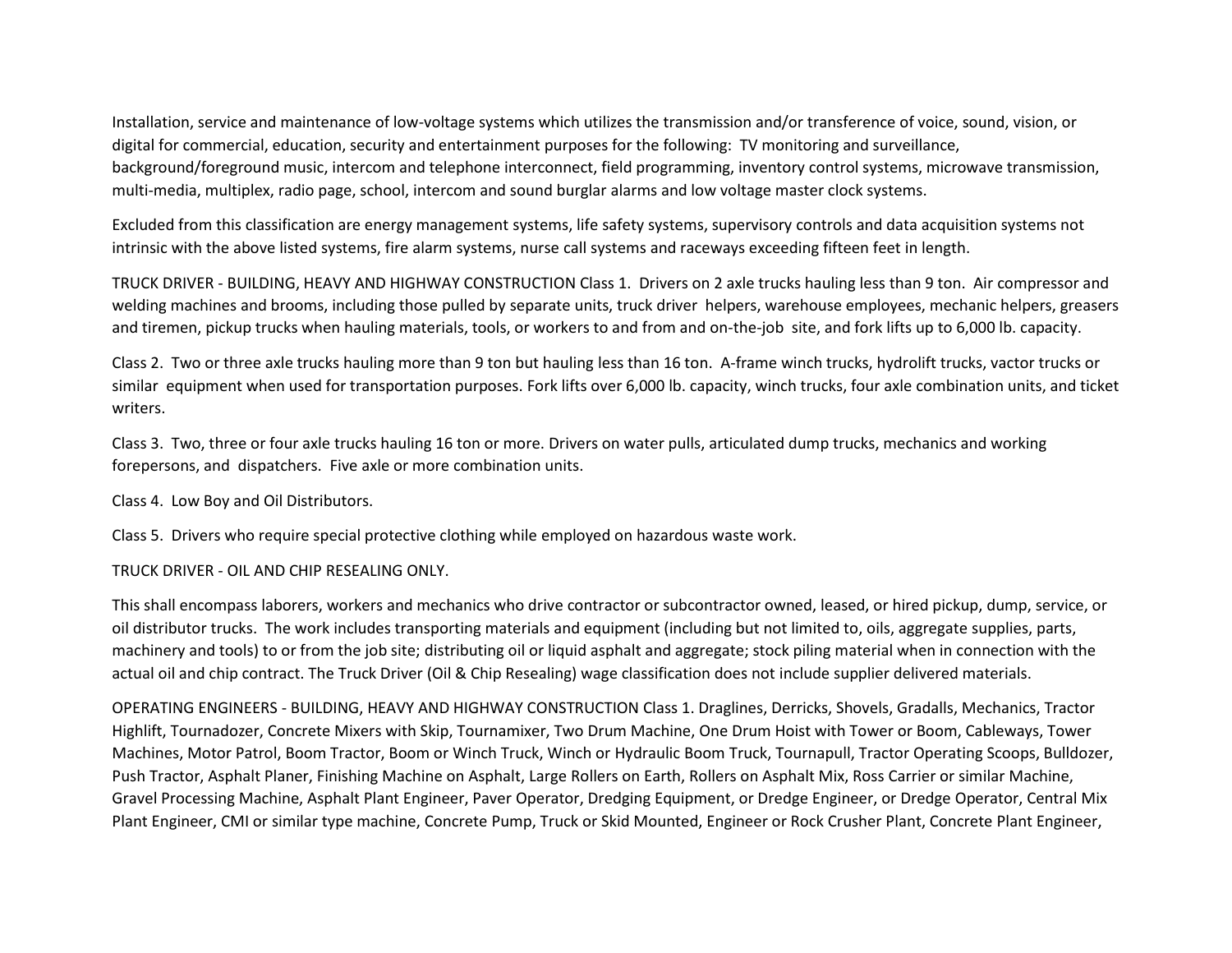Ditching Machine with dual attachment, Tractor Mounted Loaders, Hydro Crane, Standard or Dinkey Locomotives, Scoopmobiles, Euclid Loader, Soil Cement Machine, Back Filler, Elevating Machine, Power Blade, Drilling Machine, including Well Testing, Caissons, Shaft or any similar type drilling machines, Motor Driven Paint Machine, Pipe Cleaning Machine, Pipe Wrapping Machine, Pipe Bending Machine, Apsco Paver, Boring Machine, (Head Equipment Greaser), Barber-Greene Loaders, Formless Paver, (Well Point System), Concrete Spreader, Hydra Ax, Span Saw, Marine Scoops, Brush Mulcher, Brush Burner, Mesh Placer, Tree Mover, Helicopter Crew (3), Piledriver-Skid or Crawler, Stump Remover, Root Rake, Tug Boat Operator, Refrigerating Machine, Freezing Operator, Chair Cart- Self-Propelled, Hydra Seeder, Straw Blower, Power Sub Grader, Bull Float, Finishing Machine, Self-Propelled Pavement Breaker, Lull (or similar type Machine), Two Air Compressors, Compressors hooked in Manifold, Chip Spreader, Mud Cat, Sull-Air, Fork Lifts (except when used for landscaping work), Soil Stabilizer (Seaman Tiller, Bo Mag, Rago Gator, and similar types of equipment), Tube Float, Spray Machine, Curing Machine, Concrete or Asphalt Milling Machine, Snooper Truck-Operator, Backhoe, Farm Tractors (with attachments), 4 Point Lift System (Power Lift or similar type), Skid-Steer (Bob Cat or similar type), Wrecking Shears, Water Blaster.

Class 2. Concrete Mixers without Skips, Rock Crusher, Ditching Machine under 6', Curbing Machine, One Drum Machines without Tower or Boom, Air Tugger, Self-Propelled Concrete Saw, Machine Mounted Post Hole Digger, two to four Generators, Water Pumps or Welding Machines, within 400 feet, Air Compressor 600 cu. ft. and under, Rollers on Aggregate and Seal Coat Surfaces, Fork Lift (when used for landscaping work), Concrete and Blacktop Curb Machine, One Water Pump, Oilers, Air Valves or Steam Valves, One Welding Machine, Truck Jack, Mud Jack, Gunnite Machine, House Elevators when used for hoisting material, Engine Tenders, Fireman, Wagon Drill, Flex Plane, Conveyor, Siphons and Pulsometer, Switchman, Fireman on Paint Pots, Fireman on Asphalt Plants, Distributor Operator on Trucks, Tampers, Self-Propelled Power Broom, Striping Machine (motor driven), Form Tamper, Bulk Cement Plant, Equipment Greaser, Deck Hands, Truck Crane Oiler-Driver, Cement Blimps, Form Grader, Temporary Heat, Throttle Valve, Super Sucker (and similar type of equipment).

Class 3. Power Cranes, Truck or Crawler Crane, Rough Terrain Crane (Cherry Picker), Tower Crane, Overhead Crane.

Other Classifications of Work:

For definitions of classifications not otherwise set out, the Department generally has on file such definitions which are available. If a task to be performed is not subject to one of the classifications of pay set out, the Department will upon being contacted state which neighboring county has such a classification and provide such rate, such rate being deemed to exist by reference in this document. If no neighboring county rate applies to the task, the Department shall undertake a special determination, such special determination being then deemed to have existed under this determination. If a project requires these, or any classification not listed, please contact IDOL at 217-782-1710 for wage rates or clarifications.

# LANDSCAPING